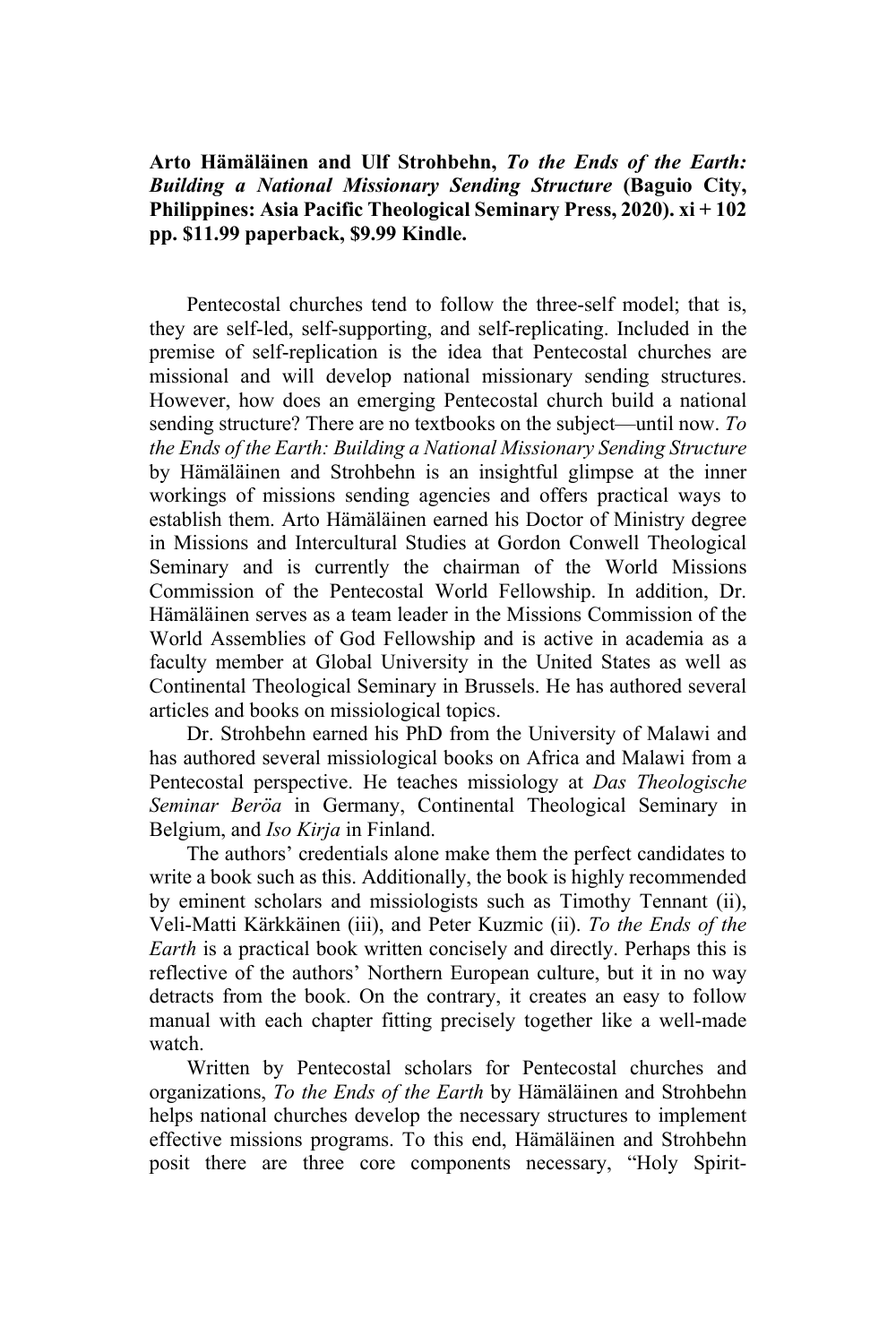empowered people, a missions strategy, and structure to implement that strategy" (5). The book leads the reader through each of these components, briefly touching on Spirit-empowered people and strategy in chapter one and spending the remaining six chapters on developing a national mission structure. After each chapter, the authors include reflection questions to assist the reader in processing what they have just read while leading them to develop their missiology.

Hämäläinen and Strohbehn take great care to point out that there is no one size fits all mission structure. Rather, the structures that are developed should be culturally relevant, perhaps even tailor-made, to fit the unique cultural values of the country in question. Further, the authors caution missionaries who are assisting national churches in developing a missions program to understand the national culture deeply and to take steps to avoid injecting their cultural values, which may not be apropos, into the new missions structures.

In the first three chapters of the book, the authors cover pertinent topics concerning what is needed to start a missions program, the necessary structure of a missions program, and how to design the required structures. In chapter four, "Missions Structure," Hämäläinen and Strohbehn discuss the three primary missions structures, the networking, cooperation, and hierarchical models. Additionally, they discuss the strengths and weaknesses of each model and indicate in which cultural contexts they are practiced. By developing this side by side analysis, Hämäläinen and Strohbehn illustrate the points they were developing earlier in the book and provide a clear picture of some of the cultural challenges that are present when developing missions structures. This then enables missions strategists to examine their existing missions structures to strengthen them.

Missions organizations, like all organizations, benefit when the right people occupy the right positions in the group. Hämäläinen and Strohbehn provide a comprehensive overview of essential personnel and their qualifications needed for each position. The authors suggest a Missions Director should have at least some missions experience. However, some readers may balk at the implication that the requisite experience can be gained by a "consistent and intensive interest in world missions" (82). Yet, in an emergent church that has never sent out missionaries, national leaders with missions experience may be challenging to find. Without a doubt, the leadership structure of missions agencies is essential to a well-run organization. To help emerging missions programs, it may have been helpful if the authors included an organizational flow chart to illustrate critical positions and their roles.

As most veteran missionaries understand all too well, communication between missions agencies, sending churches, and the